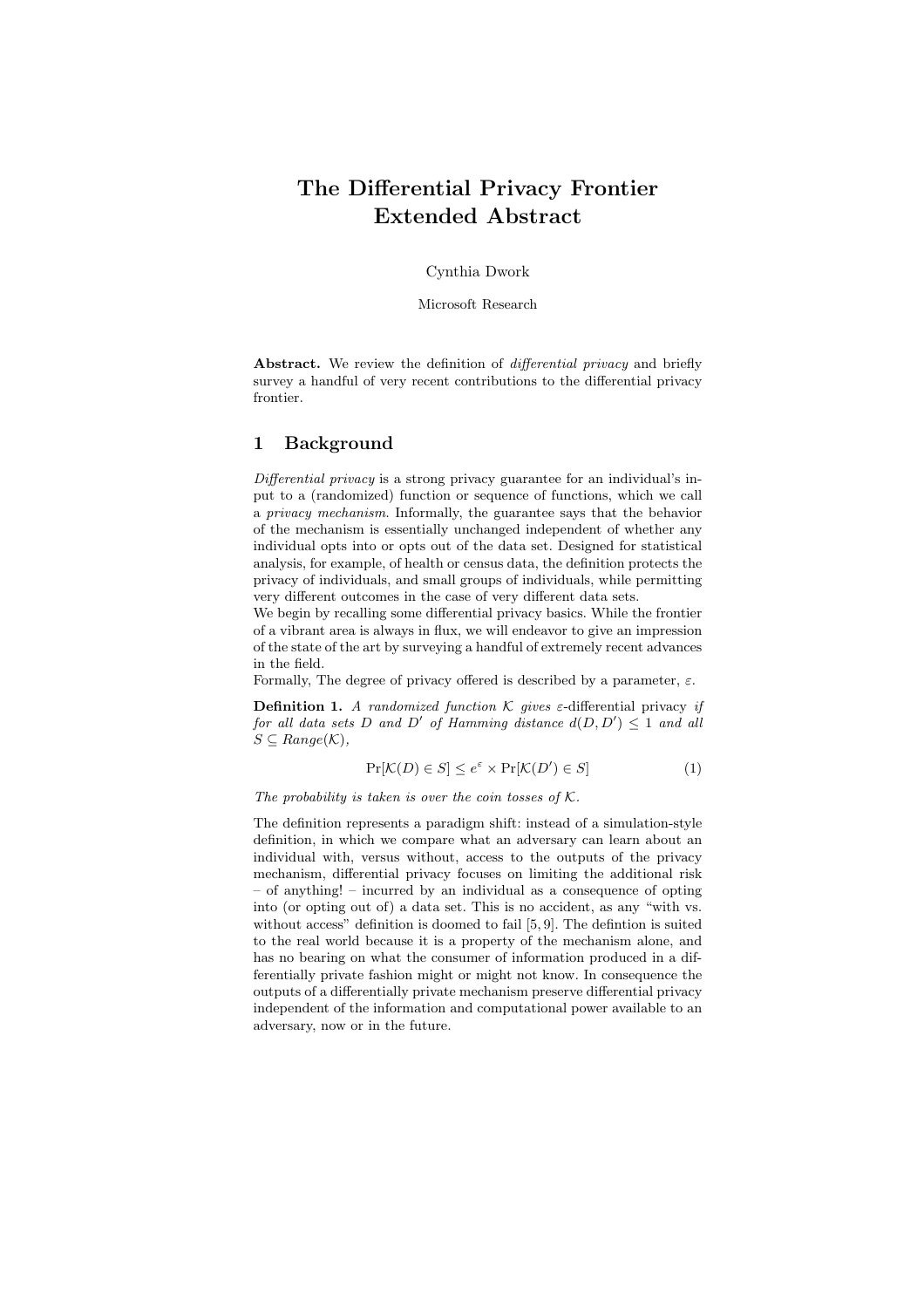Two principal techniques for ensuring differential privacy have appeared, one for the case of (vectors of) real-valued outputs and the other for outputs of arbitrary types [7, 20]; the former is efficient, the latter may not be [10]. These positive results and a key precursor [11] (which used a cumbersome definition now known to imply a natural, mild relaxation of pure differential privacy and which showed that if the number of queries is sublinear in the size of the data set then privacy can be obtained "for free," *i.e.*, with noise smaller than the sampling error) have been used to obtain highly accurate differentially private solutions to a host of problems in datamining, statistics, and learning (see,  $e, q, (2, 1, 19, 3)$ ). A central concept is the sensitivity of a real-valued function mapping data sets to (vectors of) reals:

**Definition 2.** Let  $D$  denote the space of all databases. For  $f : D \to R^d$ , the sensitivity of f is

$$
\Delta f = \max_{D, D'} ||f(D) - f(D)||_1
$$

for all  $D, D'$  of distance at most 1.

Roughly speaking, real-valued data analyses that have low sensitivity permit highly accurate differentially private mechanisms [7]. The true answer is computed and Lapalacian (symmetric exponential) noise is added with variance depending on  $\varepsilon$  and the sensitivity of the query. For analyses whose outcome need not be real (it might be the choice of a color, or a set of locations, or a string), or in cases where the output is real-valued but adding noise makes no sense (the output might be a price when the data set is a collection of bids in an auction), if there is an insensitive function for evaluating the quality of an output (for example, revenue, in the case of an auction), then again high-quality outputs can be obtained in a differentially private fashion [20]. This is done using the exponential mechanism which, roughly speaking, weights each possible answer with a density that falls exponentially with its (in)utility, again depending on  $\varepsilon$  and also the sensitivity, this time, of the utility function<sup>1</sup>. Very recently Ghosh et al. considered the question of what it means for a privacy mechanism to be optimal [14]. Intuitively, different users may have different preconceptions before seeing the output of a privacy mechanism, and therefore two users might place different values on the same piece of information. In such a setting what sort of utility function should the mechanism employ? Using a very general notion of utility, and permitting each user to have her own utility function, Ghosh et al. show that a discretized version of the Laplace distribution used in [7] simultaneously maximizes utility for all users for the case of counting functions ("How many rows in the data set satisfy predicate  $P$ ?").

<sup>1</sup> The addition of Laplacian noise to a real-valued output is a special case of the exponential mechanism: the (in)utility of an output is its  $L_1$  distance from the true answer.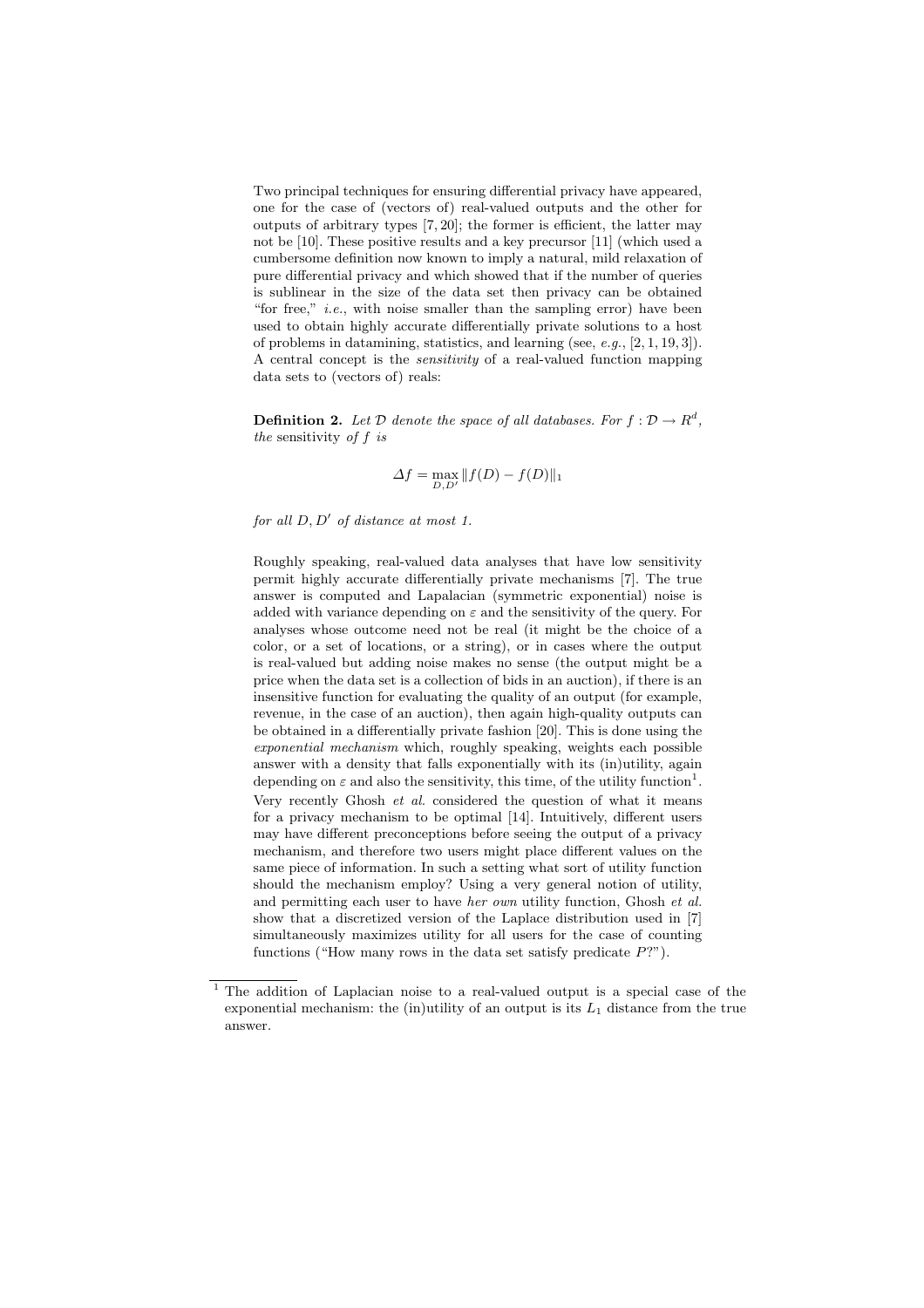## 2 Differentially Private Synthetic Data Sets and Coresets

A series of negative results concerning privacy, says, roughly, that there is a class of queries with the property that it is blatantly non-private (allowing almost full reconstruction) if "too many" queries receive "overly accurate" responses [4, 8, 12]. These results have been viewed as saying that, in contrast to the sublinear queries work discussed above, one cannot privately answer a small polynomial number of queries, say,  $n^3$  or even  $n^2$ , with reasonably small noise (here, n is the number of elements in the data set).

The idea of creating a synthetic data set whose statistics closely mirror those of the original data set, but which preserves privacy of individuals, was proposed in the statistics community as far back as 1993 [24]. However, the negative results imply that no such data set can safely provide very accurate answers to too many questions, motivating the interactive approach to private data analysis ([11] et sequelae). Intuitively, the advantage of the interactive approach is that only the questions actually asked receive responses, while to offer the same utility in the noninteractive approach all, or at least most, questions must receive very accurate responses, leading to blatant non-privacy.

Against this backdrop, Blum, et al. revisited the non-interactive case from a learning theory perspective, and challenged the above interpretation about the necessity of limiting the number of queries  $[3]$ . Let X be a universe of data items and  $C$  be a "concept" class consisting of efficiently computable functions  $c: X \to \{0,1\}$ . Given a sufficiently large database  $x \in X^n$ , Blum *et al.* inefficiently, but with differential privacy, obtain a synthetic database that maintains approximately correct fractional counts for all concepts in  $C$ . That is, letting y denote the synthetic database produced, with high probability over the choices made by the privacy mechanism, for every concept  $c \in \mathcal{C}$ , the fraction of elements in  $y$  that satisfy  $c$  is approximately the same as the fraction of elements in x that satisfy  $c^2$ .

This remarkable result has rekindled interest in synthetic databases in particular and non-interactive solutions in general. When can differentially private synthetic databases be constructed efficiently? Very roughly, if either the universe  $X$  of data items or the concept class  $\mathcal C$  is of size superpolynomial in a computation parameter  $\kappa$ , then, under standard computational assumptions, there exists a distribution on databases and a concept class  $\mathcal C$  for which there is no efficient (in  $\kappa$ ) mechanism for privately generating synthetic databases. In contrast, if both the concept class and the data universe are of size polynomial in  $\kappa$  then not only is there an efficient mechanism, but the size of the input database can be surprisingly small, namely  $|C|^{\rho(1)} \cdot \log |X|$  (or even  $O(2^{\sqrt{\log |C|} \log |X|})$  [10]. Thus  $\mathcal C$  can be very large, as a function of  $n$  (while still polynomial in κ).

<sup>2</sup> This does not contradict the negative results because of the size of the error in the case of attacks using a polynomial number of queries, or the size of the input database in the case of attacks using an exponential number of queries.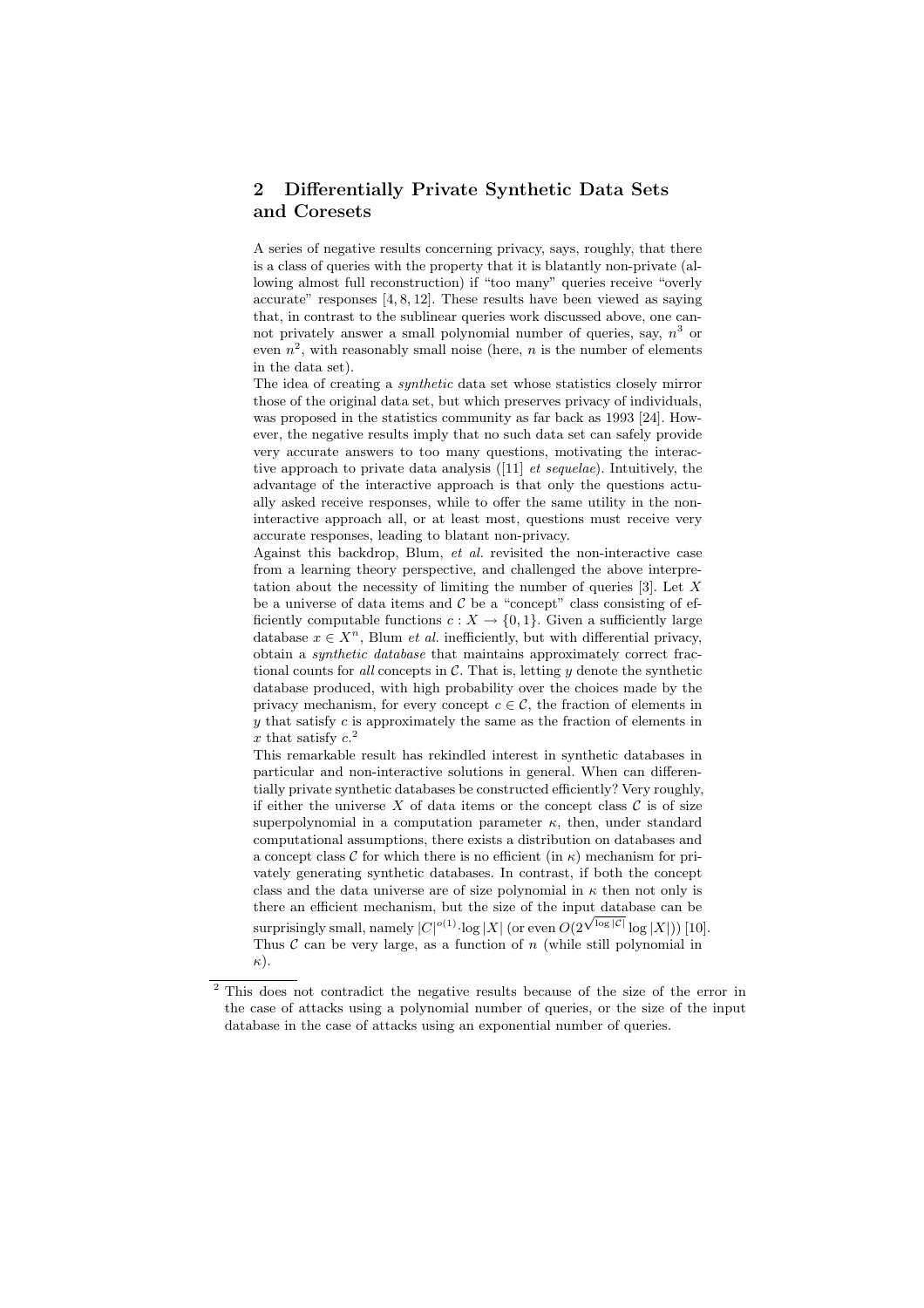Interestingly, for the potentially easier problem of privately generating a data structure (as opposed to a synthetic data set) from which it is possible to approximate counts, there is a tight "if and only if" connection between hardness of sanitization and the existence of traitor tracing schemes in cryptography [10].

#### 2.1 Coresets

In computational geometry a coreset for a point set  $P$  is a small, weighted, point set C that is useful in computing approximate solutions of problems for  $P$ . For example, the queries might consist of a set of  $k$  points (not necessarily related to  $P$ ), and the exact answer to the query might be the sum of the distances from each point  $p \in P$  to its closest point in the query set  $Q$ ; this is a  $k$ -median query. Coresets enjoy an extensive literature; different techniques are used for creating coresets appropriate for different sorts of queries.

Feldman et al. define private coresets. These are coresets in the traditional sense, but they are generated from  $P$  in a differentially private fashion [13]. Thus, the private coreset problem is similar to the problem of private generation of a synthetic data set, where the class of queries to be handled by the coreset plays a role analagous to the fractional concept class counts. Using similar techniques to those in [3], Feldman et al. show how any coreset construction can (ineffeciently) be modified to yield differentially private coresets, and using new techniques they obtain an efficient construction of coresets for k-median queries.

## 3 Connections to Other Fields of Study

As the study of privacy broadens, differential privacy productively blends, Zelig-like, with a surprising variety of concepts<sup>3</sup>. We have already seen this in the connection between traitor-tracing and non-interactive sanitization. Here we offer four additional examples.

Truthful Mechanisms for Strategic Agents. In a truthful mechanism, reporting one's true value is a dominant strategy. Designing mechanisms to be truthful simplifies their analysis, making truthful mechanisms a widely studied solution concept in economics. One way of ensuring truthfulness is to arrange that the price paid by an individual is independent of his or her reported value. Analogously, if a price is set by a differentially private mechanism, then the price paid by an individual is "almost" independent of her bid. This intuition has been validated: differential privacy can be used to obtain "approximate truthfulness" [20], yielding the first collusion-resilient mechanism; it can also be used to better approximately solve combinatorial public project problems than can be done with any efficient truthful solution (unless  $NP \subseteq BPP$ ) [15]. In each case an agent can gain only slightly by lying.

<sup>&</sup>lt;sup>3</sup> The Internet Movie Database summarizes Woody Allen's Zelig: "Fictional documentary about the life of human chameleon Leonard Zelig, a man who becomes a celebrity in the 1920s due to his ability to look and act like whoever is around him."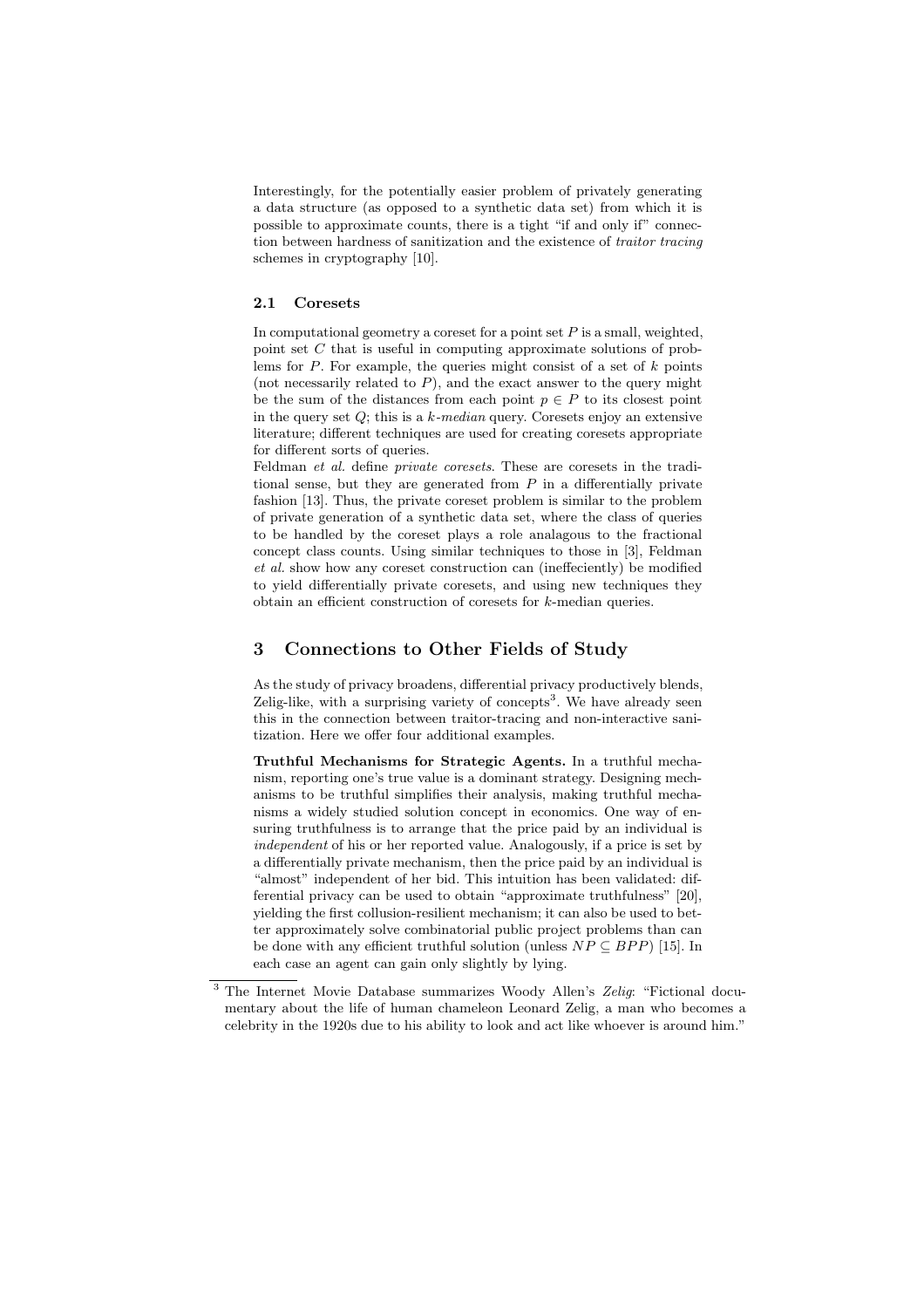Additive Combinatorics and Dense Model Theorems. Reingold et al. [23] give (almost) the following definition of density: Consider distributions X and Y over a set R. X is  $e^{\varepsilon}$ -dense in Y if for all  $x \in R$ ,  $Pr[X = x] \leq e^{\varepsilon} Pr[Y = x]$ . Thus, a randomized mechanism f is  $\varepsilon$ differentially private if and only if  $f(D)$  is  $e^{\epsilon}$ -dense in  $f(D')$  for all  $D, D'$  such that  $d(D, D') \leq 1$ . This connection between differential privacy and (mutually) dense distributions has been exploited in an investigation of computational differential privacy, i.e., differential privacy against a computationally bounded adversary. [21], which extends the dense model theorem in [23] to demonstrate equivalence between two definitions (indistinguishability-based and simulatability-based, respectively) of computational differential privacy,

Robust Statistics and the Influence Function. Robust statistics is the subfield of statistics that attempts to cope with outliers. In consequence, in a robust analysis the specific data for any one individual should not greatly affect the outcome of the analysis, suggesting a connection to differential privacy. Indeed, independently of our community and unknown to us, as early as 2005 Heitzig [17] proposed adapting, for the sake of privacy, a specific robust technique for reducing bias and estimating variance, known as the Jackknife [22, 25].

The Jackknife is related to the the *influence function*  $IF(x, T; F)$ , which describes how an estimator  $T$  applied to samples from distribution  $F$ changes if we replace  $F$  by a distribution  $G$  with an infinitesimal contamination at x:  $G = (1 - t)F + t\Delta_x$ , for very small t. (See [18, 16].) This, in turn, is related to sensitivity "in a statistical setting" (that is, *whp* over samples from the distribution  $F$ ). Typically, robust estimators are designed to have bounded influence function, implying vanishing sensitivity in a statistical setting. Heitzig's intuition, supported by detailed statistical insight but not made rigorous, was that it should be possible to ensure privacy by reporting an interval for the results of an analysis, rather than the exact value, where the size of the interval is determined by his (randomized) Jackknife-like procedure. Independently of Heitzig, but later, Dwork and Lei were also inspired by the implications of vanishing sensitivity offered by bounded influence functions. They adapted several robust algorithms, for varying statistical tasks, to provably (and always) yield differential privacy, with excellent accuracy whenever certain mild statistical assumptions hold [6].

## 4 Concluding Remarks

We have surveyed at least six very recent contributions on the differential privacy frontier. In several cases the work has forged links with other fields and communities: statistics, cryptography, complexity, geometry, mechanism design, and optimization. The plethora of new techniques, the formulation of new problems, and the fruitful interplay with other fields provides fertile ground for ebullient growth in an intellectually exciting and socially valuable endeavor.

Acknowledgements. I am grateful to all the authors of the new works for sharing their results with me before publication. Thanks also to Guy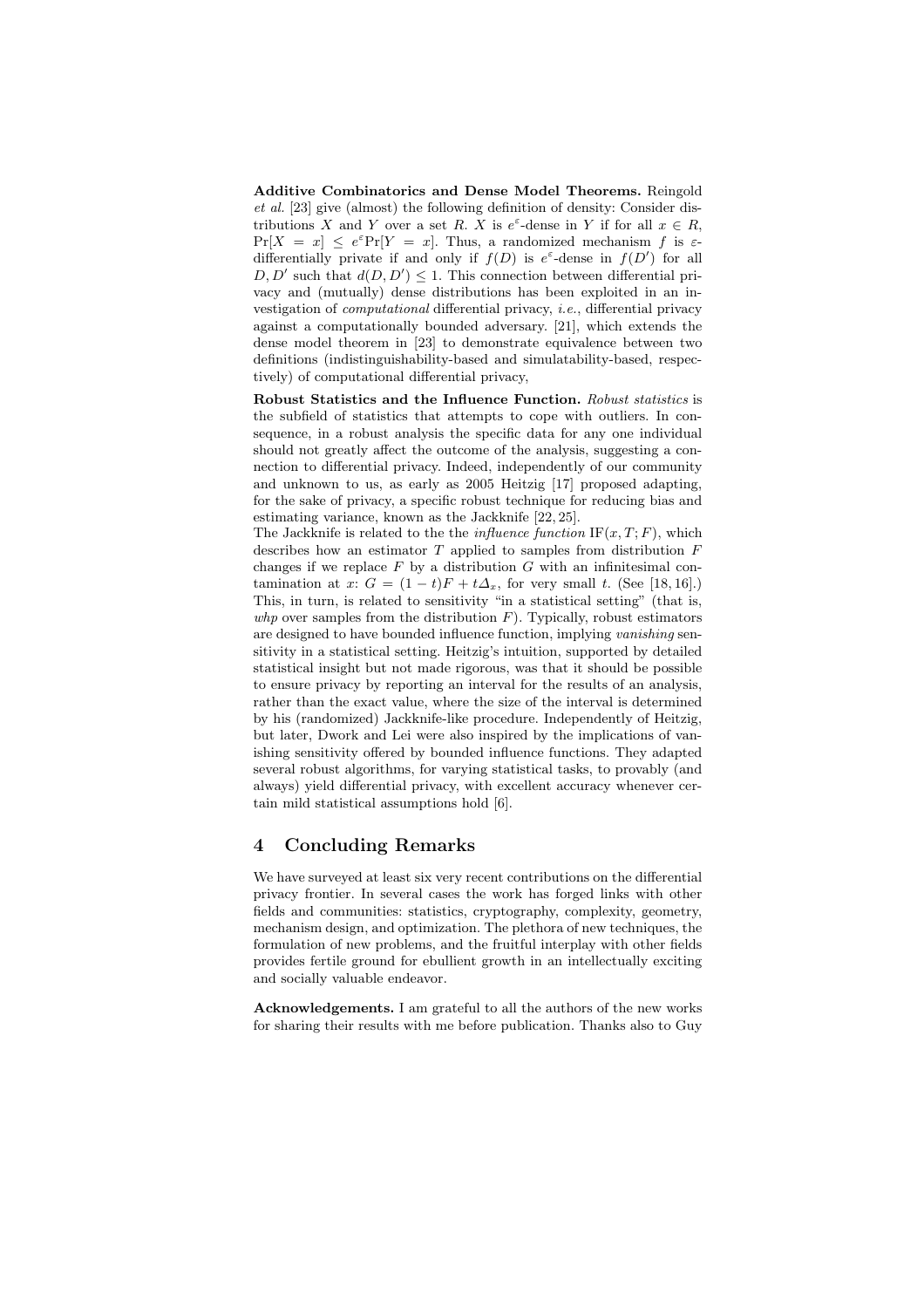Rothblum for his helpful comments on an early draft of this extended abstract.

## References

- 1. B. Barak, K. Chaudhuri, C. Dwork, S. Kale, F. McSherry, and K. Talwar. Privacy, accuracy, and consistency too: A holistic solution to contingency table release. In Proceedings of the 26th Symposium on Principles of Database Systems, pages 273–282, 2007.
- 2. A. Blum, C. Dwork, F. McSherry, and K. Nissim. Practical privacy: The SuLQ framework. In Proceedings of the 24th ACM SIGMOD-SIGACT-SIGART Symposium on Principles of Database Systems, June 2005.
- 3. A. Blum, K. Ligett, and A. Roth. A learning theory approach to non-interactive database privacy. In Proceedings of the 40th ACM SIGACT Symposium on Thoery of Computing, 2008.
- 4. I. Dinur and K. Nissim. Revealing information while preserving privacy. In Proceedings of the Twenty-Second ACM SIGACT-SIGMOD-SIGART Symposium on Principles of Database Systems, pages 202– 210, 2003.
- 5. C. Dwork. Differential privacy. In Proceedings of the 33rd International Colloquium on Automata, Languages and Programming  $(ICALP)(2)$ , pages 1–12, 2006.
- 6. C. Dwork and J. Lei. Differential privacy and robust statistics. Manuscript, November 2008.
- 7. C. Dwork, F. McSherry, K. Nissim, and A. Smith. Calibrating noise to sensitivity in private data analysis. In Proceedings of the 3rd Theory of Cryptography Conference, pages 265–284, 2006.
- 8. C. Dwork, F. McSherry, and K. Talwar. The price of privacy and the limits of lp decoding. In Proceedings of the 39th ACM Symposium on Theory of Computing, pages pp. 85–94, 2007.
- 9. C. Dwork and M. Naor. On the difficulties of disclosure prevention in statistical databases or the case for differential privacy. Manuscript, 2008.
- 10. C. Dwork, M. Naor, O. Reingold, G. Rothblum, and S. Vadhan. When and how can privacy-preserving data release be done efficiently? Manuscript, November 2008.
- 11. C. Dwork and K. Nissim. Privacy-preserving datamining on vertically partitioned databases. In Proceedings of CRYPTO 2004, volume 3152, pages 528–544, 2004.
- 12. C. Dwork and S. Yekhanin. New efficient attacks on statistical disclosure control mechanisms. In Proceedings of CRYPTO 2008, pages 468–480, 2008.
- 13. D. Feldman, A. Fiat, H. Kaplan, and K. Nissim. Private coresets. Manuscript, November 2008.
- 14. A. Ghosh, T. Roughgarden, and M. Sundarajan. Universally utilitymaximizing privacy mechanisms. Manuscript, November 2008.
- 15. A. Gupta, K. Ligett, F. McSherry, A. Roth, and K. Talwar. Differentially private approximation algorithms. Manuscript, November 2008.